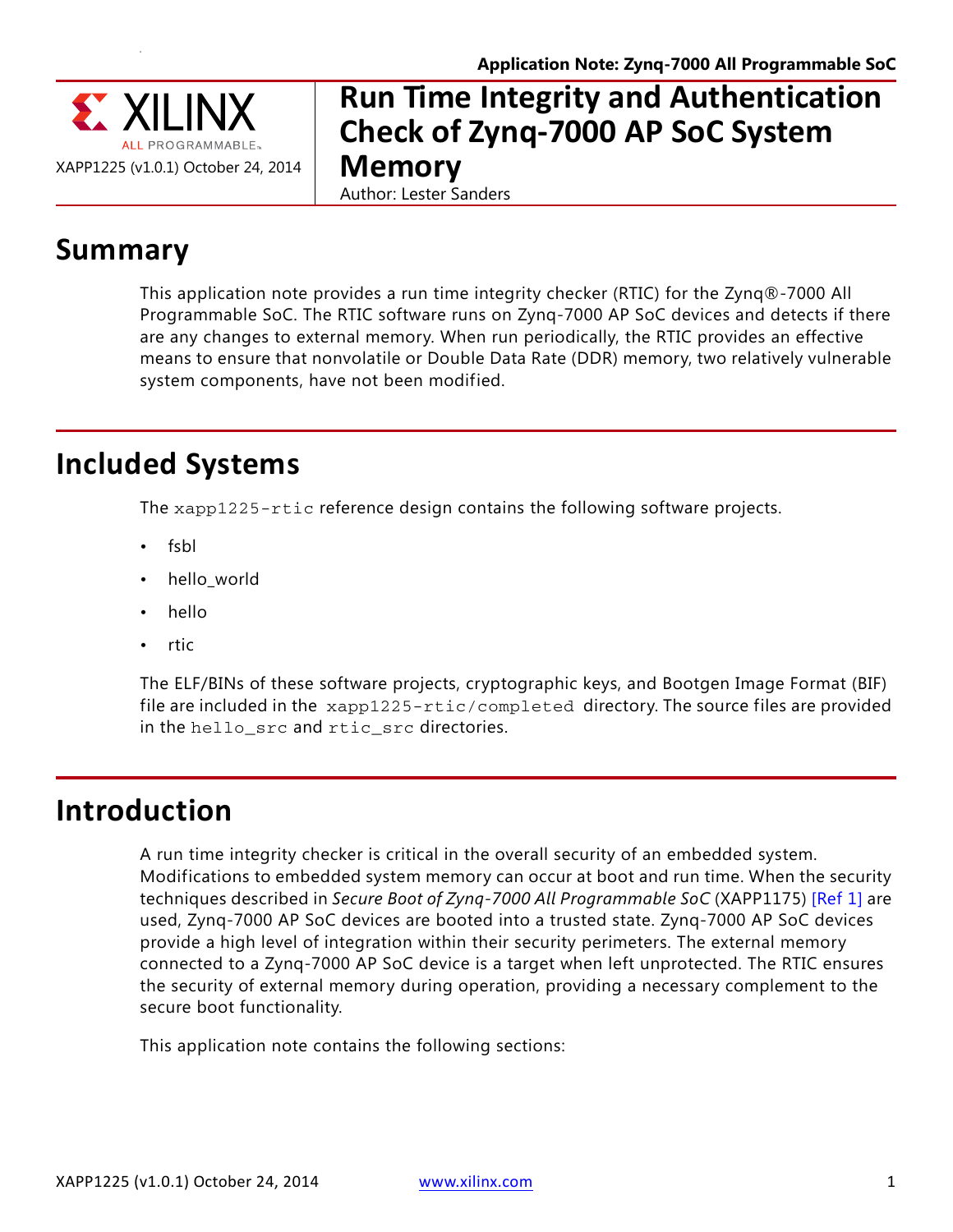

- [RSA Authentication in Zynq-7000 AP SoC devices](#page-1-0) reviews Rivest, Shamir, Adleman (RSA) authentication used in Zynq-7000 AP SoC devices. The *Secure Boot of Zynq-7000 All Programmable SoC* application note (XAPP1175) [\[Ref 1\]](#page-11-0) provides a detailed description of using RSA in Zynq-7000 AP SoC devices.
- [RTIC Application](#page-2-0) discusses when the RTIC should be used and the type of information which should be checked for integrity.
- [Developing the RTIC Reference Design](#page-2-1) shows how to create the RTIC. This section assumes Xilinx Software Development Kit (SDK) experience.
- [RTIC System Test](#page-9-0) section shows how to run and review the results of the RTIC system on the ZC702 Evaluation Platform.
- [Security Considerations in Using the RTIC](#page-10-0) discusses methods to run the RTIC securely.

### **Hardware and Software Requirements**

The hardware requirements for updating and/or authentication of Zynq-7000 AP SoC devices are:

- ZC702, ZC706, Zed, or MicroZed evaluation boards
- AC power adaptor (12 VDC)
- USB Type-A to Micro-B cable
- Xilinx Platform Cable USB II
- Xilinx Vivado® Design Suite 2014.3
- Xilinx Software Development Kit 2014.3

# <span id="page-1-0"></span>**RSA Authentication in Zynq-7000 AP SoC devices**

RSA is public key cryptography used in Zynq-7000 AP SoC devices to ensure that an adversary has not modified software, data, or hardware (bitstream). RSA uses a private/public key pair for encryption and authentication. In RSA cryptography, the private key is not used in the embedded system. The Xilinx RSA library is used in secure boot and in the run time integrity check.

In RSA authentication, the SDK image writer (Bootgen) signs the partition(s) using the private key at the factory. The first stage boot loader (FSBL) and/or U-Boot use the RSA Library and the public RSA key(s) and signature(s) to authenticate the partition(s). For secure boot, this procedure is described in the *Secure Boot of Zynq-7000 All Programmable SoC* (XAPP1175) [\[Ref 1\]](#page-11-0), which also includes details on generating and using RSA private and public keys, and the use of the Authentication Certificate(s) in the integrity check. The authentication methods used in secure boot are re-used in the RTIC.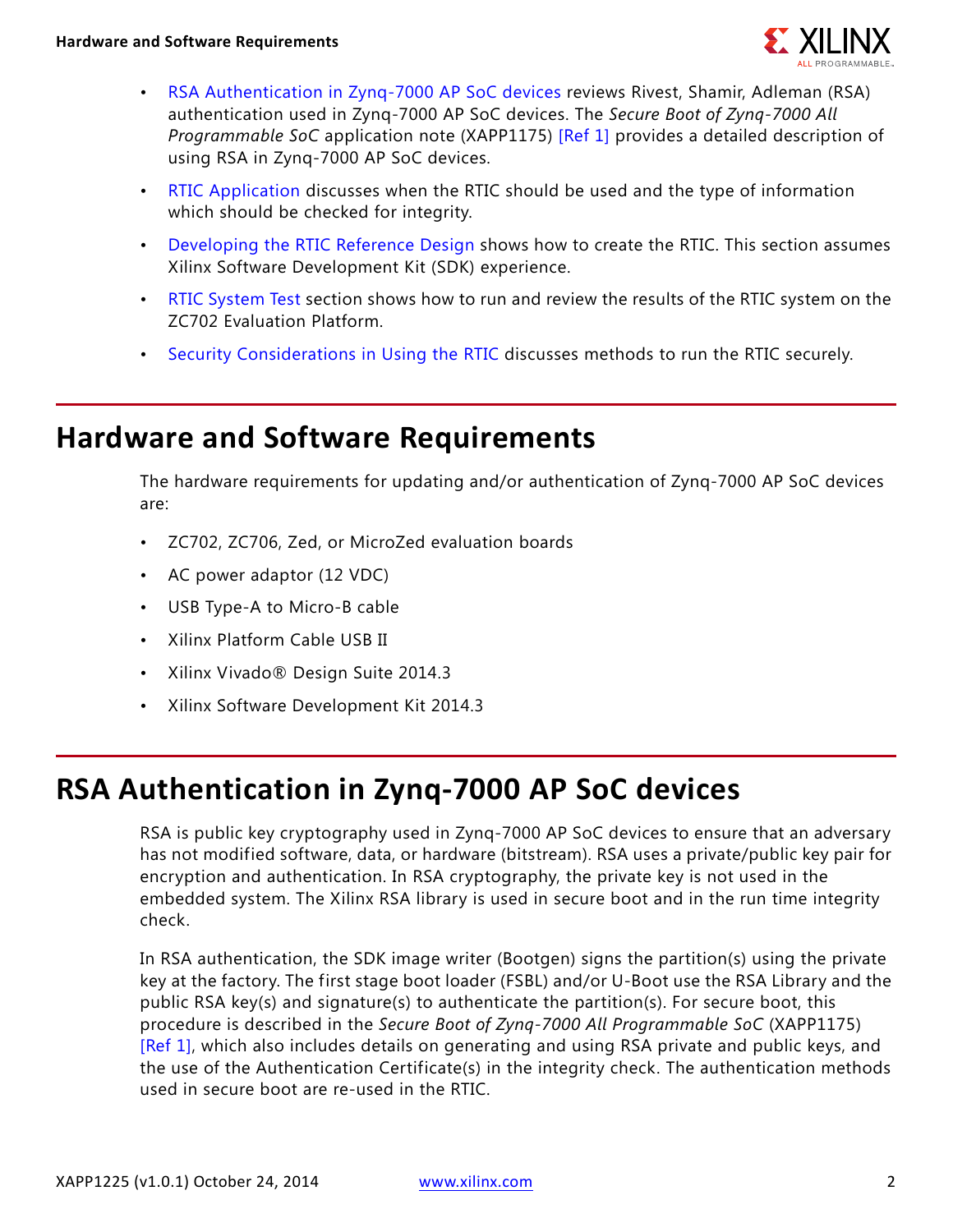

## <span id="page-2-0"></span>**RTIC Application**

To detect tamper events on external memory during operation, the RTIC is run after boot. It can be started by the FSBL or a scheduler and run periodically uninterrupted until a system reset or power down. The frequency of the RTIC operation is user defined. Optimally, the integrity test is bound to the code which is to be executed, as this eliminates a "time of use - time of check" issue. If a compromise is detected quickly, corrective action might minimize the damage.

The RTIC checks a single partition, which is software, data, or hardware (bitstream). The partition can be plain text or encrypted. The RTIC tests data in external memory, NVM or DDR, which is read only, static data. The most common integrity check is on software (code). While the code in NVM/DDR is read/writable, an integrity check can only be done if the content does not change and is not relocated.

The bitstream in configuration memory cannot be authenticated. It can be authenticated when resident in NVM or DDR. The bitstream can then be copied to configuration memory. Since configuration memory resides within the security perimeter of a Zynq-7000 AP SoC device, it is much less accessible to an adversary than external memory. An SEU check can be done on configuration memory.

## <span id="page-2-1"></span>**Developing the RTIC Reference Design**

In the reference design, the rtic project checks the integrity of the hello partition. The hello partition is located at 0x20000000 in DDR.

[Figure 1](#page-2-2) provides the steps to build the RTIC reference design. The first two steps, generating and programming the RSA keys, are discussed in *Secure Boot of Zynq-7000 All Programmable SoC* (XAPP1175) [\[Ref 1\].](#page-11-0) The fsbl, hello\_world, hello, and rtic software projects are created. SDK provides application project templates for all projects. The templates for hello, hello world, and the rtic projects are modified to enable the integrity check.

<span id="page-2-2"></span>

*Figure 1:* **Runtime Integrity Check Flow**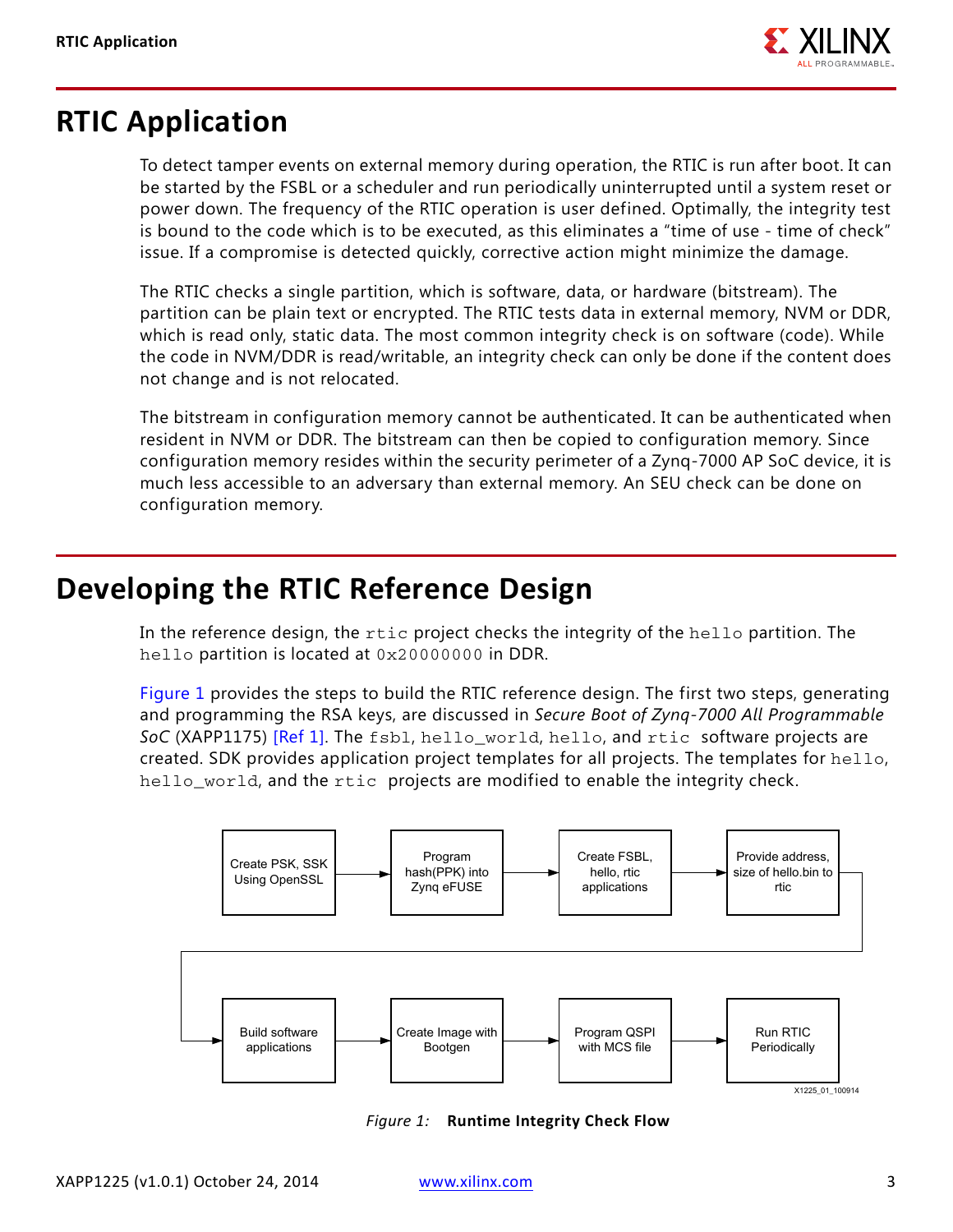

In the reference design, the FSBL loads the hello\_world, hello, and rtic software projects. The rtic periodically checks the contents of hello.

To check the integrity of hello, rtic needs address and size information of the hello partition. Bootgen is used to create a standalone hello.bin partition with an authentication certificate. The address and size of the partition and the authentication certificate are determined from hello.bin. These parameters are input into the rtic project to enable the integrity check.

SDK is used to create the fsbl, hello world, hello, and rtic software project templates.

- 1. Create the xapp1225-rtic directory.
- 2. Run the following commands to create a FSBL software project.
	- a. **File > New > Application Project**
	- b. Type fsbl in the Project Name text box.
	- c. Select **ZC702\_hw\_platform(predefined)** as the hardware platform under Target Hardware
	- d. Click **Next**
	- e. Select **Zynq FSBL**
	- f. Click **Finish**
- 3. Right-click fsbl, and select **C/C++ Build Settings**.
- 4. Click **Symbols**. Click '**+'** in the **Defined Symbols** pane.
- 5. Enter **RSA Support** in the text box. Click **OK**, **Apply**, **OK**.
- 6. Repeat the steps used to create fsbl to create the hello and hello\_world software projects, selecting **Hello World** in the Templates window for both projects.
- 7. Edit the hello\_world project by copying helloworld.c and handoff.S from xapp1225-rtic/hello\_world\_src to the src area. With this edit, the CPU runs the rtic software after hello world is finished.
- 8. Repeat the steps used to create the fsbl project to create the rtic software project, selecting **RSA Authenticate App** in the Templates window.
- 9. After the rtic project builds, right-click the **rtic\_bsp** in the Project Explorer window, select **Board Support Package Settings**, check **xilrsa**, and click **OK**.
- 10. Click **Finish**.

In the Project Explorer pane, the rsa auth app.c and rsa auth app. h files are placed in the src directory under rtic.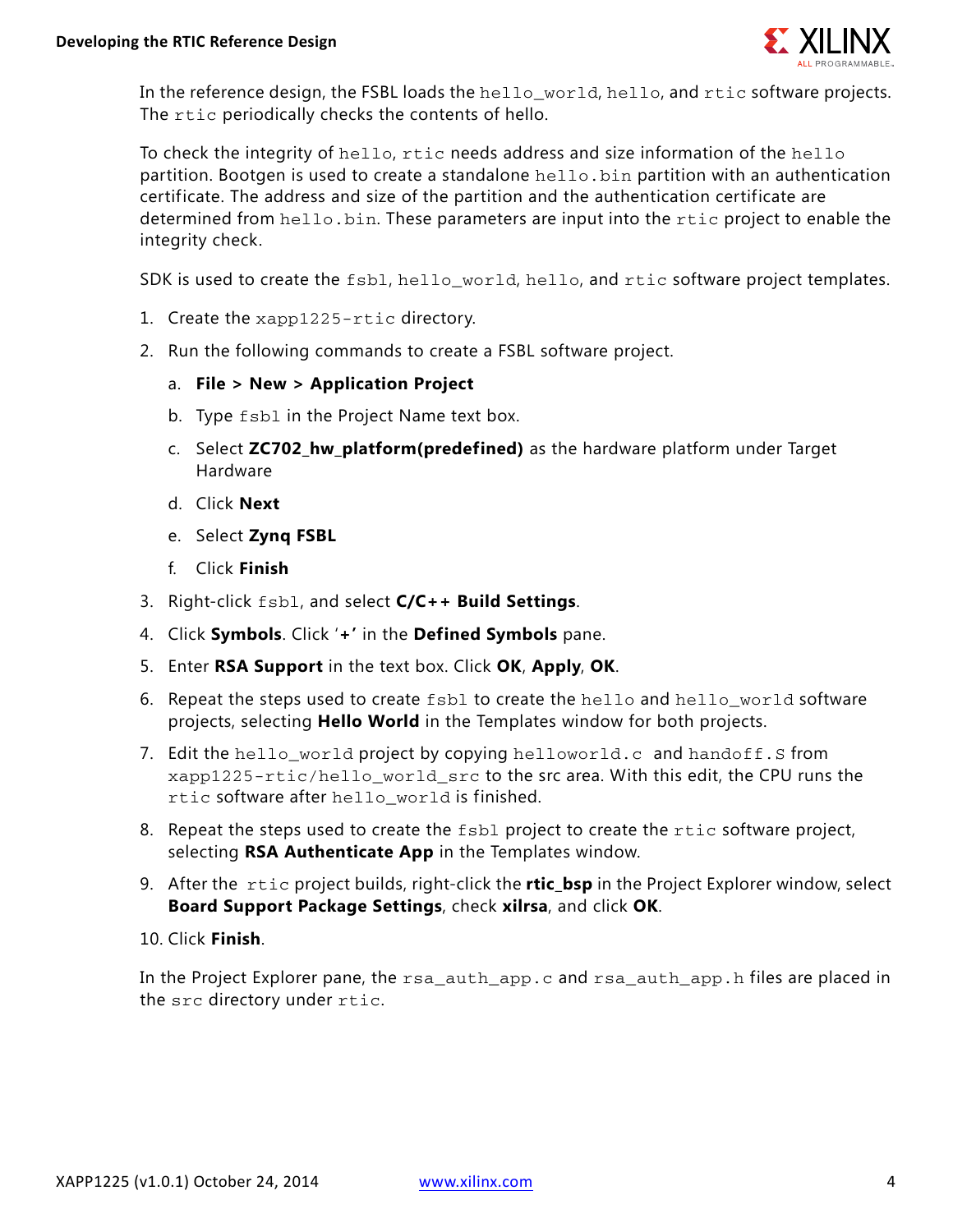

The Project Explorer pane in [Figure 2](#page-4-0) shows the fsbl, hello\_world, hello, and rtic software projects.

<span id="page-4-0"></span>

| <b>SON</b> C/C++ - rtic_bsp/system.mss - Xilinx SDK                                                                                                                                                                                                                        |                                                                                         |                                     | - 0<br>x                                            |
|----------------------------------------------------------------------------------------------------------------------------------------------------------------------------------------------------------------------------------------------------------------------------|-----------------------------------------------------------------------------------------|-------------------------------------|-----------------------------------------------------|
|                                                                                                                                                                                                                                                                            | File Edit Source Refactor Navigate Search Project Xilinx Tools Run Window Help          |                                     |                                                     |
|                                                                                                                                                                                                                                                                            |                                                                                         |                                     |                                                     |
| ▣ူူ /ø ▼ ⁄҈ ▼ ↔  ↔ ▼ ↔ ▼│ ⋻                                                                                                                                                                                                                                                |                                                                                         | <b>Quick Access</b>                 | <b>fil   Ha C/C++</b>                               |
| Project Explor $\boxtimes$<br>□                                                                                                                                                                                                                                            | $\mathbf{R}$ system.mss $\mathbb{X}$  <br><b>R</b> system.mss<br><b>In</b> system.mss   | $\mathbf{v}_i$<br>$\qquad \qquad =$ | BEO ※<br>$\mathbf{P}_{1}$<br>$\qquad \qquad =$<br>目 |
| $\Box$ $\mathbb{Z}$ $\Delta$ $\Delta$<br>⊳ i <sup>es</sup> fsbl<br>▷ 1 fsbl bsp                                                                                                                                                                                            | rtic_bsp Board Support Package<br>Modify this BSP's Settings<br>Re-generate BSP Sources |                                     | An outline is not<br>available.                     |
| ▷ li <sup>es</sup> hello<br>▷ 1些 hello_bsp<br>D interval belote interval in the set of the set of the set of the set of the set of the set of the set of the set of the set of the set of the set of the set of the set of the set of the set of the set of the set of the | <b>Target Information</b>                                                               |                                     |                                                     |
| ▷ 1999 hello_world_bsp                                                                                                                                                                                                                                                     | This Board Support Package is compiled to run on the following                          |                                     |                                                     |
| ▷ intic                                                                                                                                                                                                                                                                    | Hardware Specification: C:\xapp1225-rtic\workspace\ZC702 h\                             |                                     |                                                     |
| ▷ (1996) rtic_bsp<br>▷ 得 ZC702 hw platform                                                                                                                                                                                                                                 | Target Processor: ps7_cortexa9_0                                                        |                                     |                                                     |
|                                                                                                                                                                                                                                                                            | <b>Operating System</b>                                                                 |                                     |                                                     |
|                                                                                                                                                                                                                                                                            | Board Support Package OS.                                                               |                                     |                                                     |
|                                                                                                                                                                                                                                                                            | Name: standalone                                                                        |                                     |                                                     |
|                                                                                                                                                                                                                                                                            | Version: 4.2                                                                            |                                     |                                                     |
|                                                                                                                                                                                                                                                                            | Ш<br>∢                                                                                  |                                     |                                                     |
|                                                                                                                                                                                                                                                                            | Overview Source                                                                         |                                     |                                                     |
| $\qquad \qquad \Box$<br>Target Conne $\boxtimes$                                                                                                                                                                                                                           | $\qquad \qquad =$<br>R P 3 2 T 9 T 9 C 9 D 9 2 3 1<br>$\Box$                            | SDK Log $\otimes$                   | ■■■□□                                               |
| 9⊥ م2∟                                                                                                                                                                                                                                                                     |                                                                                         | 16:07:09 INFO                       | : Launching $XS -$                                  |
| Local [default]                                                                                                                                                                                                                                                            | 0 items<br>≖                                                                            | 16:09:46 INFO                       | : BSP Project                                       |
| ▷ <b><i>D</i></b> Auto Discovered                                                                                                                                                                                                                                          | <b>Description</b>                                                                      |                                     |                                                     |
|                                                                                                                                                                                                                                                                            | HL.                                                                                     | Ш                                   | Þ.                                                  |
| 0 items selected                                                                                                                                                                                                                                                           |                                                                                         |                                     |                                                     |
|                                                                                                                                                                                                                                                                            |                                                                                         |                                     | X1225_02_102214                                     |

*Figure 2:* **SDK with FSBL, Hello, Hello\_World and RTIC Projects**

Edit the hello and rtic projects as outlined below.

The SDK tool Bootgen is used twice in this project. When an image is created for the boot stage, the Bootgen Image Format (BIF) input into Bootgen includes the FSBL, bitstream, and all software partitions. Bootgen generates a single file image, in either BIN or MCS format.

In the case of RSA authentication of the hello partition, the second use of Bootgen is to create an image which contains only the hello partition. As noted, this is to extract location and size parameters from hello.bin.

- 1. In SDK, select **Xilinx Tools > Create Zynq Boot Image**.
- 2. In the Create Zynq Boot Image window, browse to xapp1225-rtic and type **hello.bif** for the BIF File path.
- 3. Click **Use Authentication**.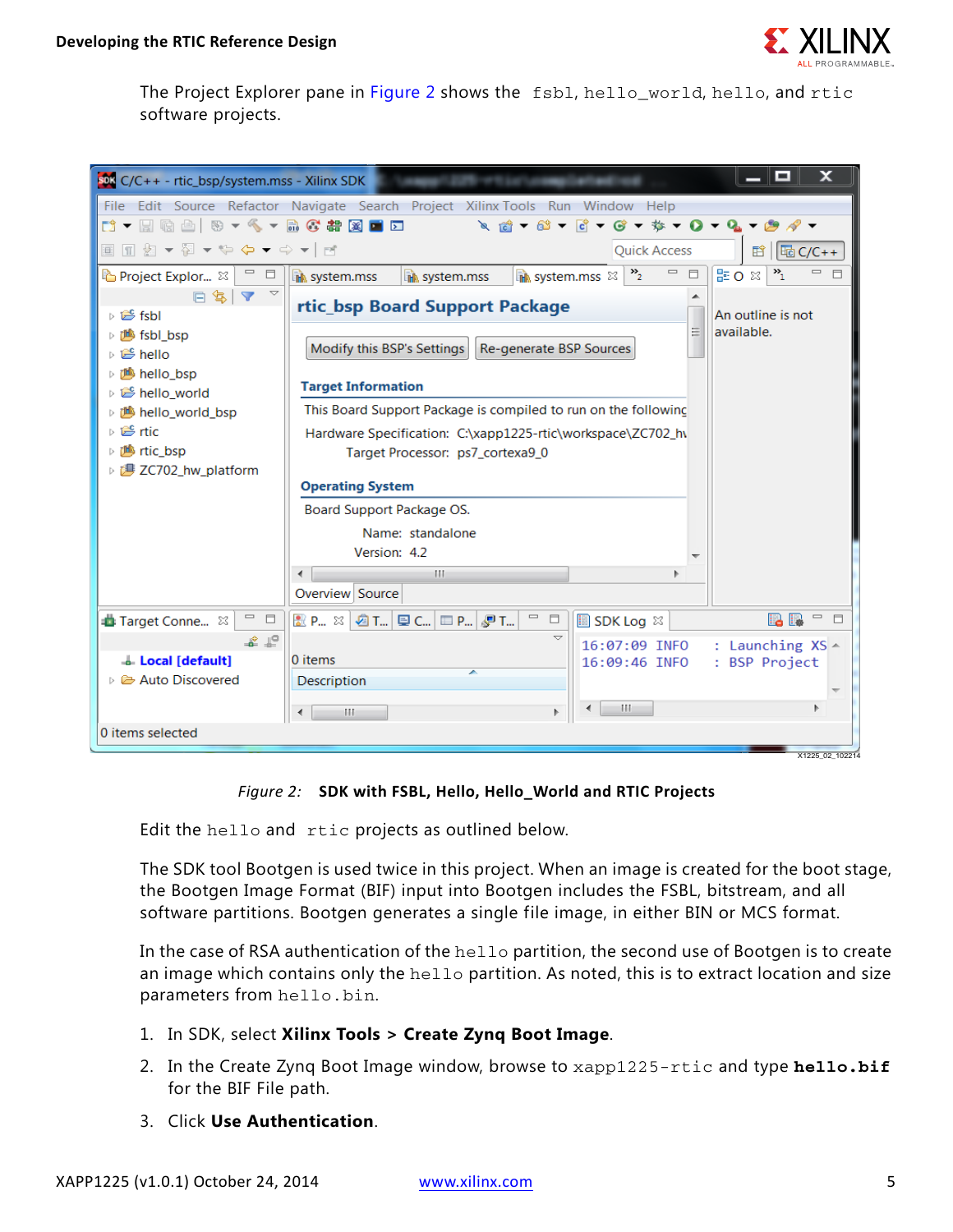

- 4. In the **Authentication Keys** section, browse to psk.pem for the **PSK** entry. Sample Primary Secret Key (PSK), Secondary Secret Key (SSK) keys and the hash of the Primary Public Key (PPK) are provided in the xapp1225-rtic/completed directory. Browse to ssk.pem for the **SSK** entry.
- 5. Click **Add**.
- 6. In the Add Partition window, browse to xapp1225-rtic/hello/Debug/hello.elf to enter the File path.
- 7. Select **datafile** as the Partition type.
- 8. Select **rsa** as Authentication.
- 9. For the Output Path entry, browse to the xapp1225-rtic/hello and enter hello.bin.
- 10. Click **Create Image**.
- 11. As shown in [Figure 3,](#page-6-0) open hello.bin in a text editor such as Textpad.
- 12. Search for three values starting at address C80:

Partition Start Address - C0 05 00 00 (second word on C90 line)

Partition Size - 03 20 00 00 (second word on C80 line)

Authentication Certificate (AC) Start Address - D0 25 00 00 (third word on CA0 line)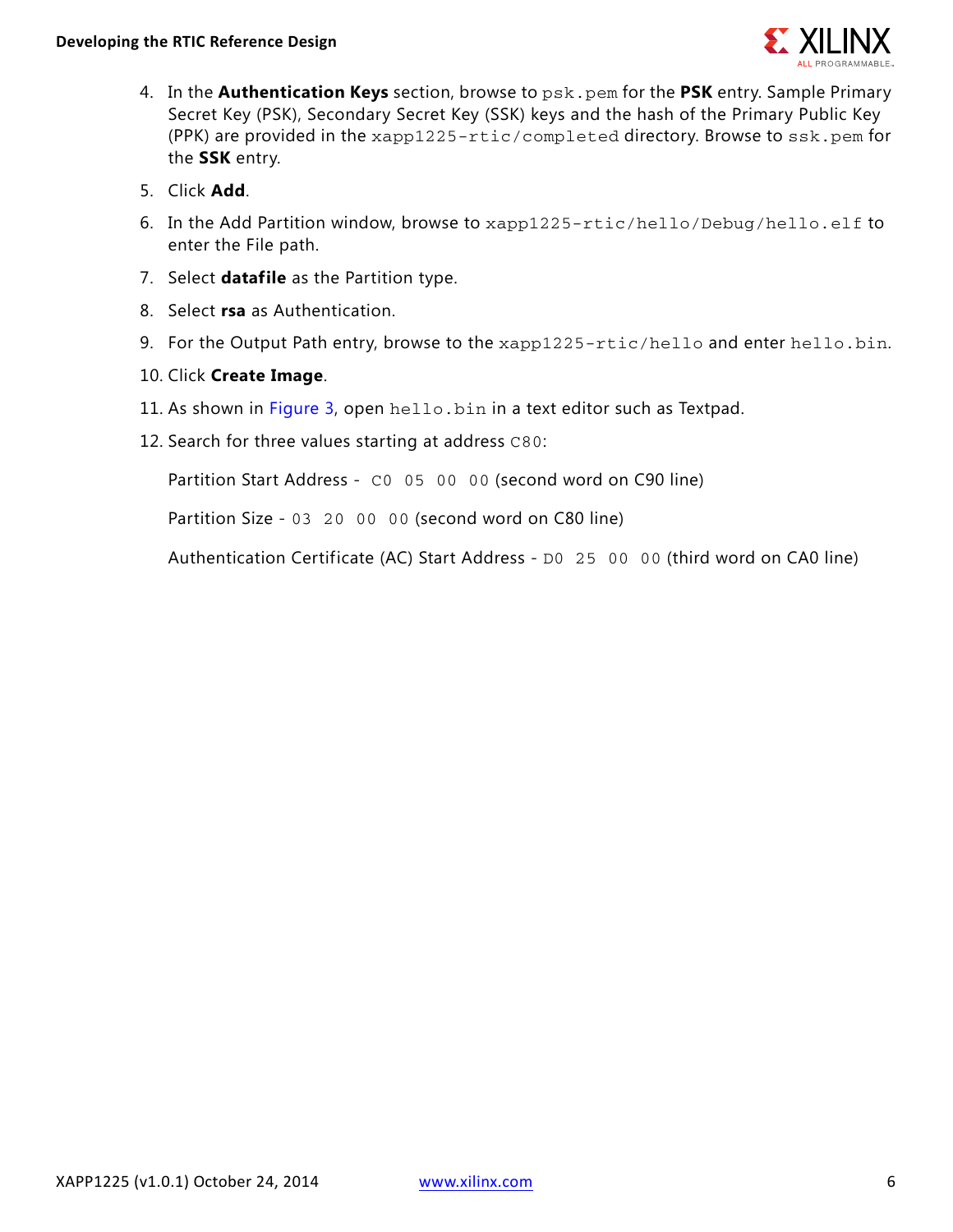

<span id="page-6-0"></span>

| $500 \, \text{C/C++}$ - rtic_bsp/system.mss - Xilinx SDK        |                                                                                         |                                                            | - 0<br>x                             |
|-----------------------------------------------------------------|-----------------------------------------------------------------------------------------|------------------------------------------------------------|--------------------------------------|
|                                                                 | File Edit Source Refactor Navigate Search Project Xilinx Tools Run Window Help          |                                                            |                                      |
|                                                                 |                                                                                         |                                                            |                                      |
| ▣ူူ ଯ ▼ ଆ ▼ ਇ ↔ ← ← ← ► │ ਕਾਂ                                   |                                                                                         | <b>Quick Access</b>                                        | Ha C/C++<br>昏                        |
| La Project Explor $\boxtimes$   □ □                             | <b>In</b> system.mss<br><b>In</b> system.mss                                            | $= 5$<br>$\mathbf{v}_{2}$<br><b>R</b> system.mss $\otimes$ | $E_0 \otimes$ $\frac{1}{1}$<br>$= 5$ |
| $\Box \subseteq \Box$<br>▷ 后 fsbl<br>▷ 14 fsbl_bsp<br>▷ linello | rtic_bsp Board Support Package<br>Modify this BSP's Settings<br>Re-generate BSP Sources |                                                            | An outline is not<br>available.      |
| ▷ 1些 hello_bsp<br>▷ i i bello_world                             | <b>Target Information</b>                                                               |                                                            |                                      |
| ▷ 1999 hello_world_bsp                                          | This Board Support Package is compiled to run on the following                          |                                                            |                                      |
| ▷ l ic                                                          | Hardware Specification: C:\xapp1225-rtic\workspace\ZC702_h\                             |                                                            |                                      |
| ▷ 心 rtic_bsp<br>▷ 週 ZC702_hw_platform                           | Target Processor: ps7_cortexa9_0                                                        |                                                            |                                      |
|                                                                 | <b>Operating System</b>                                                                 |                                                            |                                      |
|                                                                 | Board Support Package OS.                                                               |                                                            |                                      |
|                                                                 | Name: standalone                                                                        |                                                            |                                      |
|                                                                 | Version: 4.2                                                                            |                                                            |                                      |
|                                                                 | Ш                                                                                       |                                                            |                                      |
|                                                                 | Overview Source                                                                         |                                                            |                                      |
| $\qquad \qquad =$<br>$\Box$<br>Target Conne &                   | $\qquad \qquad =$<br>$\Box$<br>R P., ※ 2 T., D C., D P., P. P                           | SDK Log &                                                  | BB -<br>□                            |
| ื้ืื                                                            | $\overline{\phantom{0}}$                                                                | 16:07:09 INFO                                              | : Launching $XS -$                   |
| Local [default]                                                 | 0 items<br>∽                                                                            | 16:09:46 INFO                                              | : BSP Project                        |
| ▷ <b><i>D</i></b> Auto Discovered                               | Description                                                                             |                                                            |                                      |
|                                                                 | b.<br>HH.                                                                               | m                                                          |                                      |
| 0 items selected                                                |                                                                                         |                                                            |                                      |
|                                                                 |                                                                                         |                                                            | X1225_02_102214                      |

#### *Figure 3:* **Locating the Partition Start Address, Size, and AC Start Address**

- 13. Calculate the size value using hex multiplication. Byte swapping is required for this operation.
	- a. After byte swapping, the value 0xC0050000 translates to 0x5C0. Since there are four bytes per word, multiply by 4 to get 0x1700.
	- b. As an example, to calculate the start address using python, invoke python, and enter the following commands.

```
int("5C0",16)
1472
1472 * 4
5888
hex(5888)
0x1700
```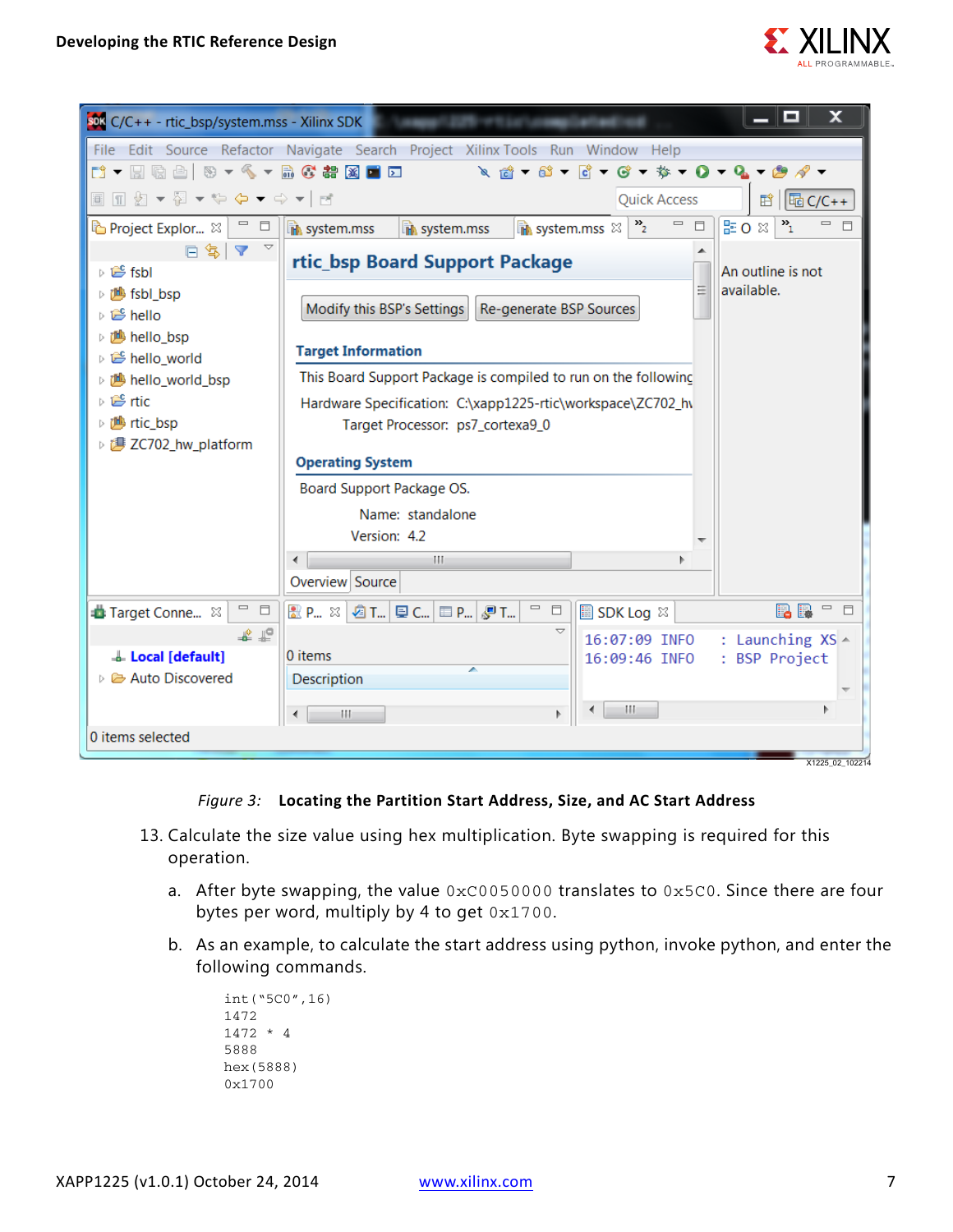

The values calculated are given below:

PARTITION START ADDRESS - 0x1700 PARTITION SIZE - 0x8700 AUTHENTICATION CERTIFICATE START ADDRESS - 0x9740

14. As shown in [Figure 4,](#page-7-0) open  $rsa_auth_app.h$ , and provide the values just calculated to the #define(s). When the authentication test is run, the image is loaded at an offset of 0x2000000. Add the 0x20000000 base address to the APPLICATION START ADDRESS and CERTIFICATE\_START\_ADDRESS.

<span id="page-7-0"></span>

| SC TextPad - C:\xapp1225-rtic\completed\hello.bin        |     |                                                                                                      |                                                          |                                                                      |                                                                            |                                                                              |                                                                |                                                                       |                                                                              |                                                                        |                                                                      |                                                                |                                                                      |                                                                        |                                                                        |                                                                        |                                                                            |                                                                     |  | ▭                                                                                                                                                                     | X                   |          |
|----------------------------------------------------------|-----|------------------------------------------------------------------------------------------------------|----------------------------------------------------------|----------------------------------------------------------------------|----------------------------------------------------------------------------|------------------------------------------------------------------------------|----------------------------------------------------------------|-----------------------------------------------------------------------|------------------------------------------------------------------------------|------------------------------------------------------------------------|----------------------------------------------------------------------|----------------------------------------------------------------|----------------------------------------------------------------------|------------------------------------------------------------------------|------------------------------------------------------------------------|------------------------------------------------------------------------|----------------------------------------------------------------------------|---------------------------------------------------------------------|--|-----------------------------------------------------------------------------------------------------------------------------------------------------------------------|---------------------|----------|
| File Edit Search View Tools Macros Configure Window Help |     |                                                                                                      |                                                          |                                                                      |                                                                            |                                                                              |                                                                |                                                                       |                                                                              |                                                                        |                                                                      |                                                                |                                                                      |                                                                        |                                                                        |                                                                        |                                                                            |                                                                     |  |                                                                                                                                                                       |                     |          |
|                                                          |     |                                                                                                      |                                                          |                                                                      |                                                                            |                                                                              |                                                                |                                                                       |                                                                              |                                                                        |                                                                      |                                                                |                                                                      |                                                                        |                                                                        |                                                                        |                                                                            |                                                                     |  |                                                                                                                                                                       |                     |          |
| Docum $4 \times$                                         |     | hello.bin - Hex                                                                                      |                                                          |                                                                      |                                                                            |                                                                              |                                                                |                                                                       |                                                                              |                                                                        |                                                                      |                                                                |                                                                      |                                                                        |                                                                        |                                                                        |                                                                            |                                                                     |  |                                                                                                                                                                       | $\mathbf{v} \times$ |          |
| hello.bin - H                                            |     | C40:FF<br>C50: FF<br>C60:<br>C70:FF<br>C80:<br>C90 :<br>CAO:<br>CBO:<br>cc0:<br>CDO:<br>CEO:<br>CFD: | FF<br>nз<br>.nn<br>.nn<br>nn<br>.nn<br>.nn<br>.nn<br>.nn | FF<br>FF<br>FF<br>FF<br>2Π<br>nn<br>nn<br>nn<br>ΩO<br>nn<br>ΠN<br>nn | FF.<br>FF<br>FF<br>FF<br>пn<br>10<br>.nn<br>.nn<br>.nn<br>.nn<br>.nn<br>nn | FF FF<br>FF<br>FF<br>FF<br>nп<br>nn.<br>.nn<br>.nn<br>-00<br>.nn<br>00<br>nn | FF<br>FF<br>nз<br>CO.<br>40<br>nn.<br>00.<br>.nn<br>nn.<br>.nn | FF<br>FF<br>FF<br>20<br>-05<br>n2.<br>.nn<br>-00-<br>.nn<br>nn.<br>nn | FF.<br>FF<br>FF<br>FF<br>nn<br>.nn<br>.nn<br>.nn<br>-00<br>.nn<br>.nn<br>.nn | FF<br>FF<br>FF<br>FF<br>n٨<br>00<br>n۵<br>-nn<br>00<br>n۵<br>.nn<br>n۵ | FF<br>FF<br>FF<br>FF<br>CО<br>10<br>D0<br>00<br>00<br>00<br>00<br>00 | FF<br>FF<br>FF<br>FF<br>80<br>25<br>nn<br>00<br>nn<br>nn<br>пn | FF<br>FF<br>FF<br>FF<br>пn<br>nη<br>ΩO<br>nn<br>ΠN<br>ΠN<br>nn<br>nn | FF<br>FF<br>FF<br>FF<br>nn<br>.nn<br>ΩO<br>.nn<br>ΩO<br>ΩO<br>ΩO<br>nn | FF<br>FF<br>FF<br>FF<br>nn<br>n1<br>.nn<br>58<br>00<br>.nn<br>nn<br>FF | FF<br>FF<br>FF<br>FF<br>nn<br>nn<br>nπ<br>-F N<br>00<br>n٨<br>ΠN<br>FF | FF<br>FF<br>FF<br>FF<br>10<br>00<br>nn.<br>DE FF<br>-00<br>.nn<br>nn<br>FF | FF<br>FF<br>FF<br>FF<br>00<br>-00<br>-00<br>-00<br>-00<br>-00<br>FF |  | <b><i>YYYYYYYYYYYYYYY</i></b><br><b>YYYYYYYYYYYYYY</b><br><b>YYYYYYYYYYYYYYY</b><br><i><b>YYYYYYYYYYYYYYY</b></i><br>. . A !<br>.A. <b>I</b><br>@Đ%<br>XåÞÿ<br>. VVVV |                     | $\equiv$ |
| $\mathbf{Q}$ $\mathbf{E}$ $\mathcal{O}$                  | ∥∣∢ | DOO:<br>D10:<br>D20: FF                                                                              | 下耳<br>FF                                                 | FF<br>FF<br>FF                                                       | FF<br>FF<br>FF                                                             | FF<br>FF<br>FF                                                               | FF<br>FF<br>FF                                                 | FF<br>FF<br>FF                                                        | 下下<br>FF<br>FF                                                               | FF<br>FF<br>FF                                                         | FF<br>FF<br>FF                                                       | FF<br>FF                                                       | FF<br>FF<br>FF                                                       | FF<br>FF<br>FF                                                         | FF<br>FF<br>FF                                                         | FF<br>FF<br>FF                                                         | FF<br>FF<br>FF                                                             | FF<br>FF<br>FF                                                      |  | <b><i>YYYYYYYYYYYYYYY</i></b><br>yyyyyyyyyyyyyy<br><b>YYYYYYYYYYYYYYY</b>                                                                                             |                     |          |
| For Help, press F1                                       |     |                                                                                                      |                                                          |                                                                      |                                                                            |                                                                              |                                                                |                                                                       |                                                                              |                                                                        | $\bf{0}$                                                             |                                                                | 0                                                                    |                                                                        |                                                                        |                                                                        |                                                                            |                                                                     |  | <b>Read</b> Ovr Block Sync Rec Caps                                                                                                                                   | X1225 04 102214     |          |

#### *Figure 4:* **Updating Parameters in rsa\_auth\_app.h**

- 15. Highlight the **rtic** project, right-click, and click **Build Project**.
- 16. To use Bootgen to create the image for the xapp1225-rtic project, enter **Xilinx Tools > Create Zynq Boot Image**
- 17. To add the four partitions, follow the steps used for the hello.bin partition.

Alternately, click **Import from existing BIF file** and browse to xapp1225-rtic/completed/rtic.bif.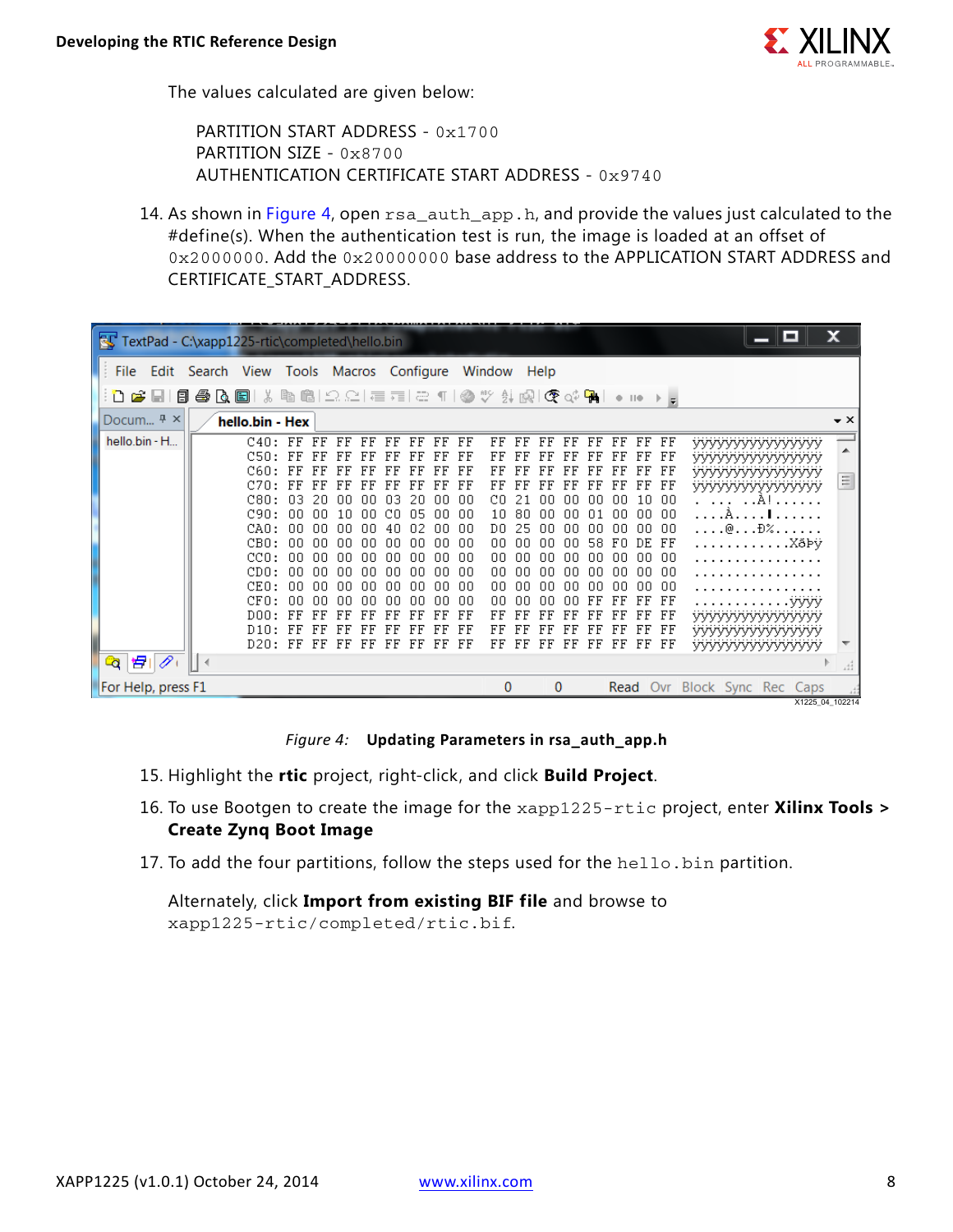

<span id="page-8-0"></span>18. With the Bootgen content as shown in [Figure 5](#page-8-0), click **Create Image** to write rtic.mcs.

| <b>SOU</b> Create Zynq Boot Image                                                                                                                  |                                                                                                                         |               |              |                              |                          | $\mathbf x$                         |  |  |
|----------------------------------------------------------------------------------------------------------------------------------------------------|-------------------------------------------------------------------------------------------------------------------------|---------------|--------------|------------------------------|--------------------------|-------------------------------------|--|--|
| <b>Create Zyng Boot Image</b>                                                                                                                      | Creates Zynq Boot Image in .bin and .mcs formats from given FSBL elf and<br>partition files in specified output folder. |               |              |                              |                          |                                     |  |  |
| Create new BIF file O Import from existing BIF file                                                                                                |                                                                                                                         |               |              |                              |                          |                                     |  |  |
| Import BIF file path:                                                                                                                              | C:\xapp1225-rtic\completed\rtic.bif                                                                                     |               |              |                              |                          |                                     |  |  |
| Output BIF file path:                                                                                                                              | C:\xapp1225-rtic\completed\rtic.bif                                                                                     |               |              |                              |                          | <b>Browse</b>                       |  |  |
| $\triangledown$ Use Authentication<br><b>Authentication keys</b>                                                                                   |                                                                                                                         |               |              |                              |                          |                                     |  |  |
| PPK:                                                                                                                                               |                                                                                                                         | <b>Browse</b> | PSK:         |                              | C:\xapp1225-rtic\keys\   | <b>Browse</b>                       |  |  |
| SPK:                                                                                                                                               |                                                                                                                         | <b>Browse</b> | SSK:         |                              | C:\xapp1225-rtic\keys\   | <b>Browse</b>                       |  |  |
| SPK signature:                                                                                                                                     |                                                                                                                         | <b>Browse</b> |              |                              |                          |                                     |  |  |
| Use encryption<br><b>Encryption key:</b><br>Key file:<br><b>Browse</b><br>Key store:<br><b>OBRAM OEFUSE</b><br>Part name:<br>Boot image partitions |                                                                                                                         |               |              |                              |                          |                                     |  |  |
| File path                                                                                                                                          |                                                                                                                         |               |              | Encrypted                    | Authentic                | Add                                 |  |  |
| C:\xapp1225-rtic\completed\hello.bin<br>C:\xapp1225-rtic\completed\rtic.elf                                                                        | (bootloader) C:\xapp1225-rtic\completed\fsbl.elf<br>C:\xapp1225-rtic\completed\hello_world.elf                          |               |              | none<br>none<br>none<br>none | rsa<br>rsa<br>rsa<br>rsa | <b>Delete</b><br>Edit<br>Up<br>Down |  |  |
| Output path:                                                                                                                                       | C:\xapp1225-rtic\completed\rtic.mcs                                                                                     |               |              |                              |                          | <b>Browse</b>                       |  |  |
| ?                                                                                                                                                  | <b>Preview BIF Changes</b>                                                                                              |               | Create Image |                              | Cancel                   |                                     |  |  |

*Figure 5:* **Use Bootgen to Create RTIC Image**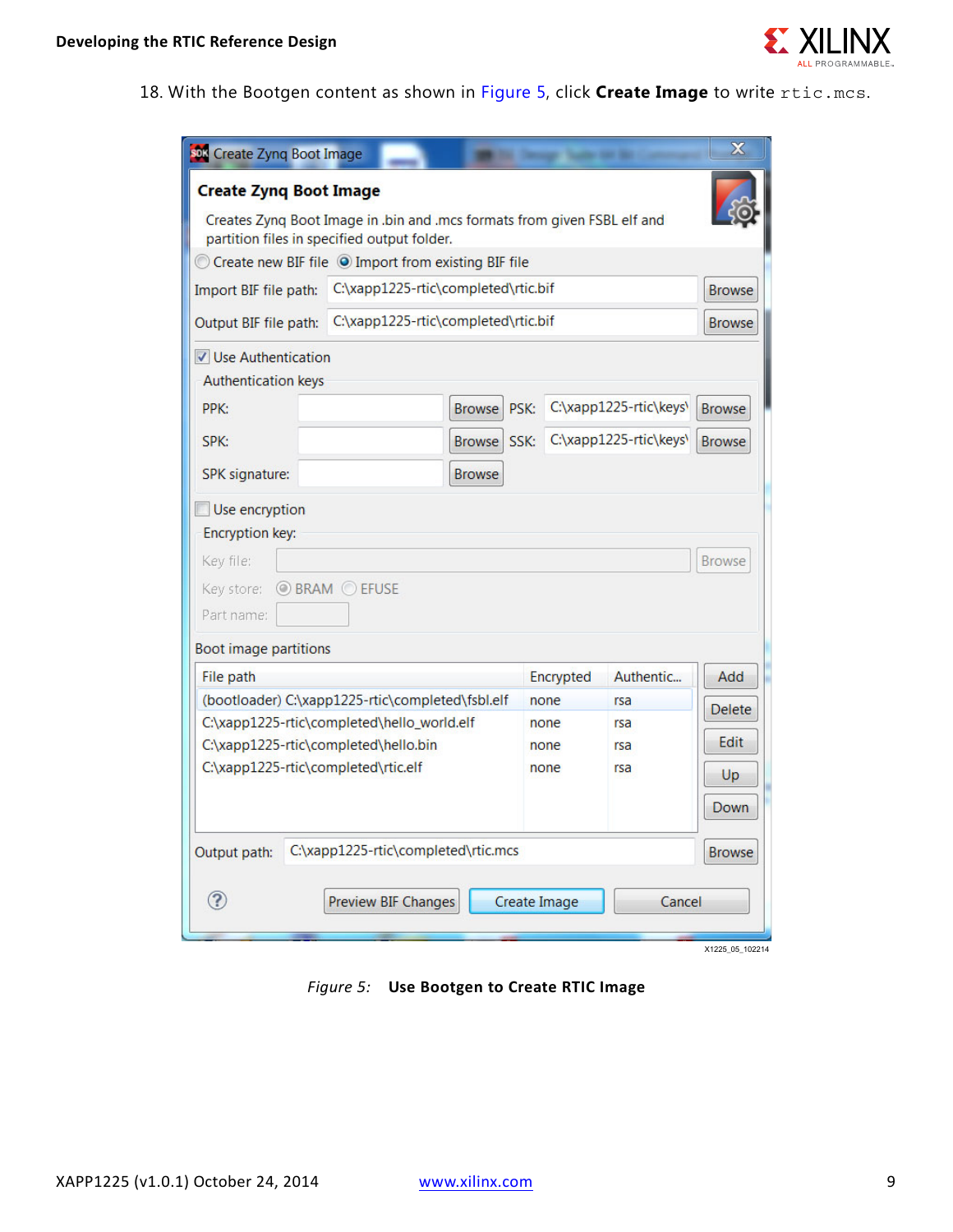

## <span id="page-9-0"></span>**RTIC System Test**

This section shows two methods to run a system test of the  $xapp1225-rtic$  reference design. The simplest test uses XMD commands. The second test runs the reference design from Quad SPI flash memory.

- 1. To view the system test results, set up a communication terminal such as Tera Term using a 115,200 baud rate.
- 2. To run the simple test, invoke XMD and run the following commands

```
connect arm hw
dow fsbl.elf
run
stop
dow -data hello.bin 0x20000000
dow rtic.elf
con
```
- 3. To run the reference design from Quad SPI flash memory, set the ZC702 Mode Select pins to JTAG mode.
- 4. From SDK, click **Xilinx Tools > Program Flash**
- 5. To enter the **Image File** text box, browse to xapp1225-rtic/completed/rtic.mcs.
- 6. Type **0x0** in the **Offset** text box.
- 7. Click **Program**
- 8. On the ZC702 board, change the Mode Select pins to select the Quad SPI flash memory mode.
- 9. Power cycle the board.

[Figure 6](#page-10-1) shows the tail of the expected output from the system test. A RTIC is run periodically. In the system test, it is run three times, in five second intervals.

The complete rtic.log file is provided in the xapp1225-rtic/completed directory. The FSBL is compiled with the FSBL\_DEBUG\_INFO Build setting, so detailed information is provided on the loading of the partitions. The log file contains address location, size, and authentication information on each partition. Following this, the system test is run three times.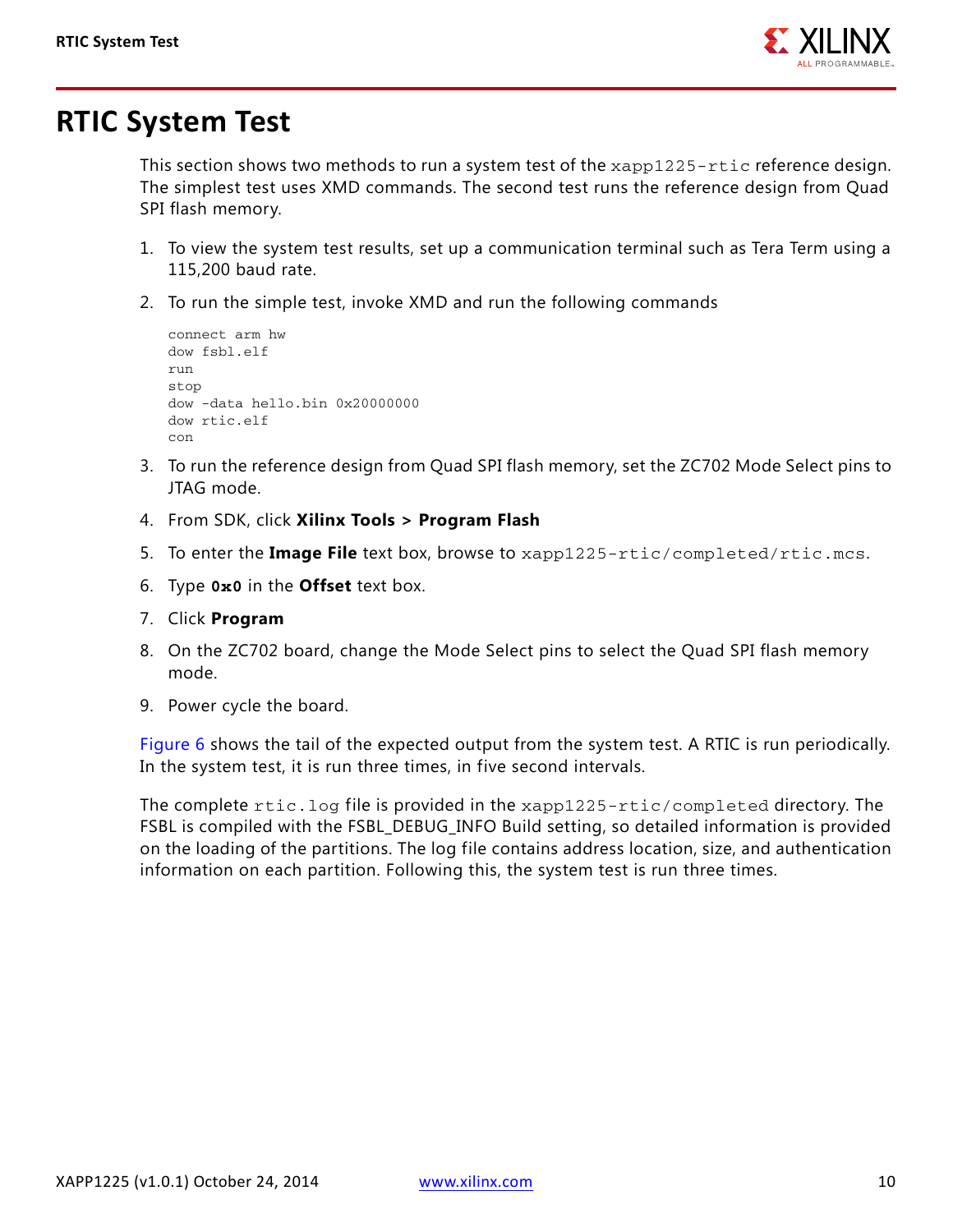

<span id="page-10-1"></span>

| H = 1<br>-<br>COM4:115200baud - Tera Term VT                                                                                                                                                                                                                                                                                                                                                                                                                                                            |   |
|---------------------------------------------------------------------------------------------------------------------------------------------------------------------------------------------------------------------------------------------------------------------------------------------------------------------------------------------------------------------------------------------------------------------------------------------------------------------------------------------------------|---|
| File Edit Setup Control Window<br><b>Help</b>                                                                                                                                                                                                                                                                                                                                                                                                                                                           |   |
| PCAP:Clear done<br>PCAP register dump:<br>PCAP CTRL 0xF8007000: 0x0C00E07F<br>PCAP LOCK 0xF8007004: 0x0000001A<br>PCAP CONFIG 0xF8007008: 0x00000508<br>PCAP ISR 0xF800700C: 0x00033000<br>PCAP IMR 0xF8007010: 0xFFFFFFFFF                                                                                                                                                                                                                                                                             | ▴ |
| PCAP STATUS 0xF8007014: 0x50000A30<br>PCAP DMA SRC ADDR 0xF8007018: 0xFC030301                                                                                                                                                                                                                                                                                                                                                                                                                          | Ξ |
| PCAP DMA DEST ADDR 0xF800701C: 0x00300001<br>PCAP DMA SRC LEN 0xF8007020: 0x000031C0<br>PCAP DMA DEST LEN 0xF8007024: 0x000031C0<br>PCAP ROM SHADOW CTRL 0xF8007028: 0xFFFFFFFFF<br>PCAP MBOOT 0xF800702C: 0x0000C000<br>PCAP SW ID 0xF8007030: 0x00000000<br>PCAP UNLOCK 0xF8007034: 0x757BDF0D<br>PCAP MCTRL 0xF8007080: 0x34800110<br>DMA Done !<br>Authentication Done<br><b>Handoff Address: 0x00100000</b><br>In FsblHookBeforeHandoff function<br><b>SUCCESSFUL_HANDOFF</b><br>FSBL Status = 0x1 |   |
| Hello World                                                                                                                                                                                                                                                                                                                                                                                                                                                                                             |   |
| Start Runtime Integrity Check of hello.bin                                                                                                                                                                                                                                                                                                                                                                                                                                                              |   |
| RTIC of hello.bin: Passed                                                                                                                                                                                                                                                                                                                                                                                                                                                                               |   |
| Delay 5 s and run RTIC of hello.bin<br>RIIC of hello.bin: Passed                                                                                                                                                                                                                                                                                                                                                                                                                                        |   |
| Delay 5 s and run RTIC of hello.bin<br>RIIC of hello.bin: Passed                                                                                                                                                                                                                                                                                                                                                                                                                                        |   |

X1225 06 100914



# <span id="page-10-0"></span>**Security Considerations in Using the RTIC**

The reference design shows the basics of how to run the RTIC periodically. In an actual system, the period should be unending, and additional security measures should be used. When not used, the RTIC should be located in system memory, either in NVM or DDR. When the RTIC is scheduled to run, the RTIC should be authenticated.

The RTIC should run in the most privileged mode from OCM. If Trustzone is used, the RTIC should reside in the secure world.

## **Conclusion**

This application note provides a method to check that there have not been any modifications to sections of system memory which contain code and/or static data. The run time integrity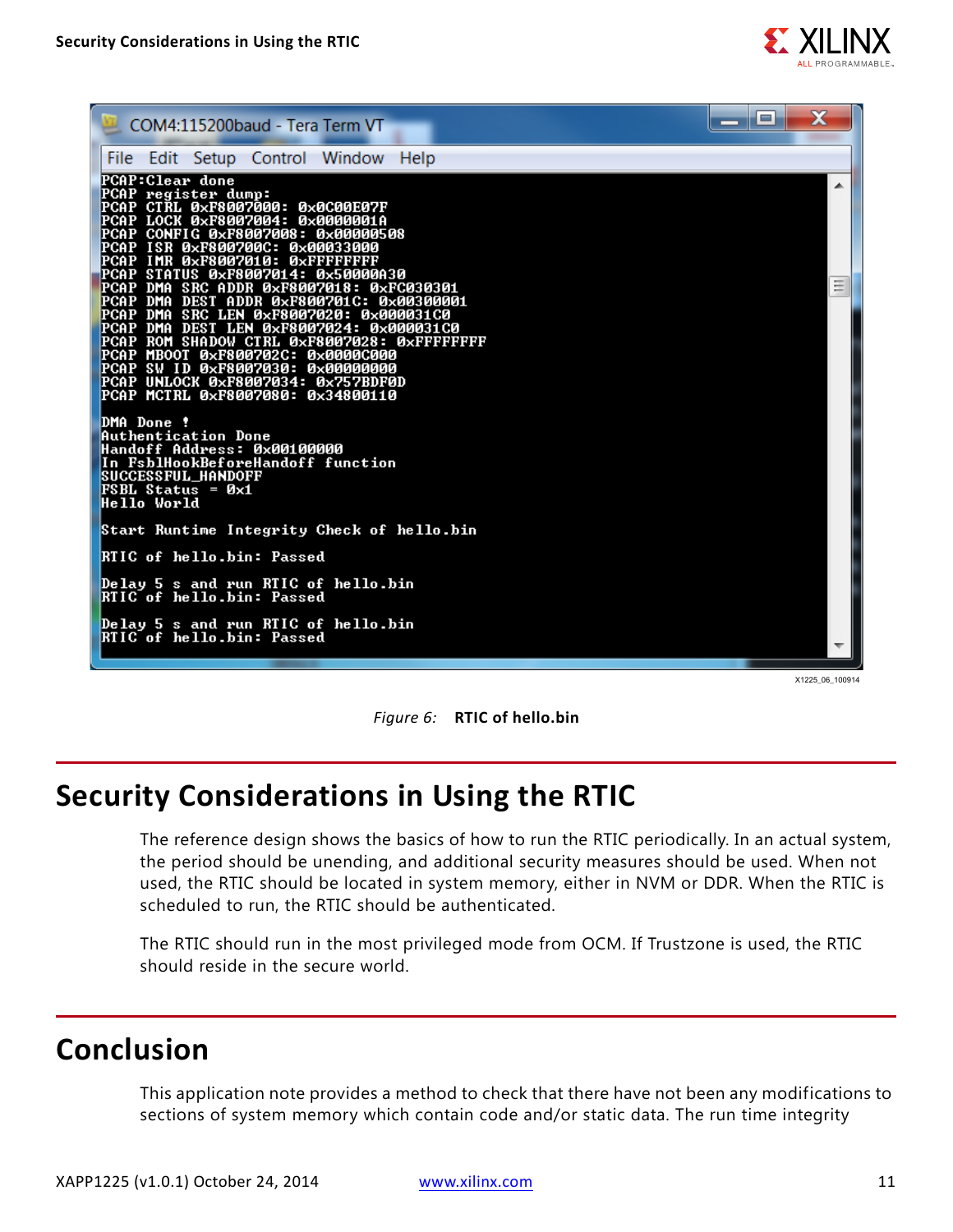

checker provides an effective method of detecting an attack on system memory which might occur during operation.

#### **Reference Design**

Download the [Reference Design Files](https://secure.xilinx.com/webreg/clickthrough.do?cid=370838) for this application note from the Xilinx website.

[Table 1](#page-11-1) shows the reference design matrix.

<span id="page-11-1"></span>

|  |  | Table 1: Reference Design Matrix |  |  |
|--|--|----------------------------------|--|--|
|--|--|----------------------------------|--|--|

| Parameter                                                                                             | <b>Description</b>                    |  |  |  |  |  |  |  |
|-------------------------------------------------------------------------------------------------------|---------------------------------------|--|--|--|--|--|--|--|
| General                                                                                               |                                       |  |  |  |  |  |  |  |
| Developer name                                                                                        | Lester Sanders                        |  |  |  |  |  |  |  |
| Target devices                                                                                        | Zynq-7000 All Programmable SoC        |  |  |  |  |  |  |  |
| Source code provided                                                                                  | Yes                                   |  |  |  |  |  |  |  |
| Source code format                                                                                    | VHDL/Verilog                          |  |  |  |  |  |  |  |
| Design uses code and IP from existing Xilinx<br>application note and reference designs or third party | No                                    |  |  |  |  |  |  |  |
| <b>Simulation</b>                                                                                     |                                       |  |  |  |  |  |  |  |
| Functional simulation performed                                                                       | No                                    |  |  |  |  |  |  |  |
| Timing simulation performed                                                                           | N/A                                   |  |  |  |  |  |  |  |
| Test bench used for functional and timing simulations                                                 | N/A                                   |  |  |  |  |  |  |  |
| Test bench format                                                                                     | Verilog                               |  |  |  |  |  |  |  |
| Simulator software/version used                                                                       | Vivado simulator                      |  |  |  |  |  |  |  |
| SPICE/IBIS simulations                                                                                | N/A                                   |  |  |  |  |  |  |  |
|                                                                                                       | Implementation                        |  |  |  |  |  |  |  |
| Synthesis software tools/versions used                                                                | Vivado synthesis                      |  |  |  |  |  |  |  |
| Implementation software tools/versions used                                                           | Vivado implementation                 |  |  |  |  |  |  |  |
| Static timing analysis performed                                                                      | Yes                                   |  |  |  |  |  |  |  |
| <b>Hardware Verification</b>                                                                          |                                       |  |  |  |  |  |  |  |
| Hardware verified                                                                                     | Yes                                   |  |  |  |  |  |  |  |
| Hardware platform used for verification                                                               | ZC702, ZC706, or Zed evaluation board |  |  |  |  |  |  |  |

## **References**

- <span id="page-11-0"></span>1. *Secure Boot of Zynq-7000 All Programmable SoC* [\(XAPP1175\)](http://www.xilinx.com/support/documentation/application_notes/xapp1175_zynq_secure_boot.pdf)
- <span id="page-11-2"></span>2. *ZC702 Evaluation Board for Zynq-7000 XC7020 AP SoC*([UG850\)](http://www.xilinx.com/support/documentation/boards_and_kits/zc702_zvik/ug850-zc702-eval-bd.pdf)
- 3. *Zynq-7000 All Programmable SoC Software Developers Guide* ([UG821\)](http://www.xilinx.com/support/documentation/user_guides/ug821-zynq-7000-swdev.pdf)